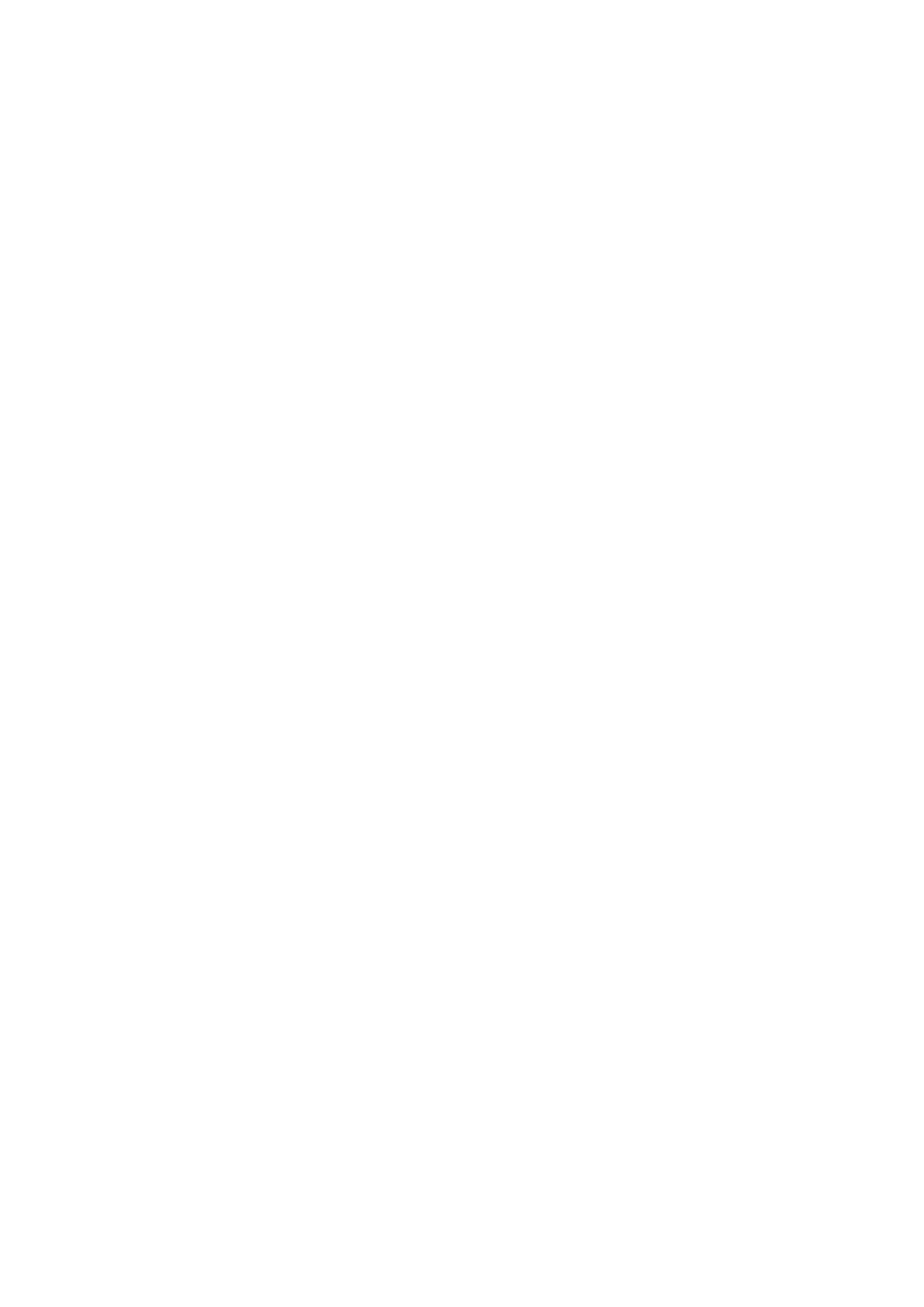# **TABLE OF CONTENTS 23 MAY 2018**

**Business Page No.**

| 1. | <b>Meeting Conduct</b>                     | 5 |
|----|--------------------------------------------|---|
|    | 1.1 Apologies                              | 5 |
|    | 1.2 Conflict of Interest Declarations      | 5 |
|    | 1.3 Items not on the Agenda                | 5 |
| 2. | <b>General Business</b>                    | 6 |
|    | <b>Long-term Plan Oral Hearings</b><br>2.1 | 6 |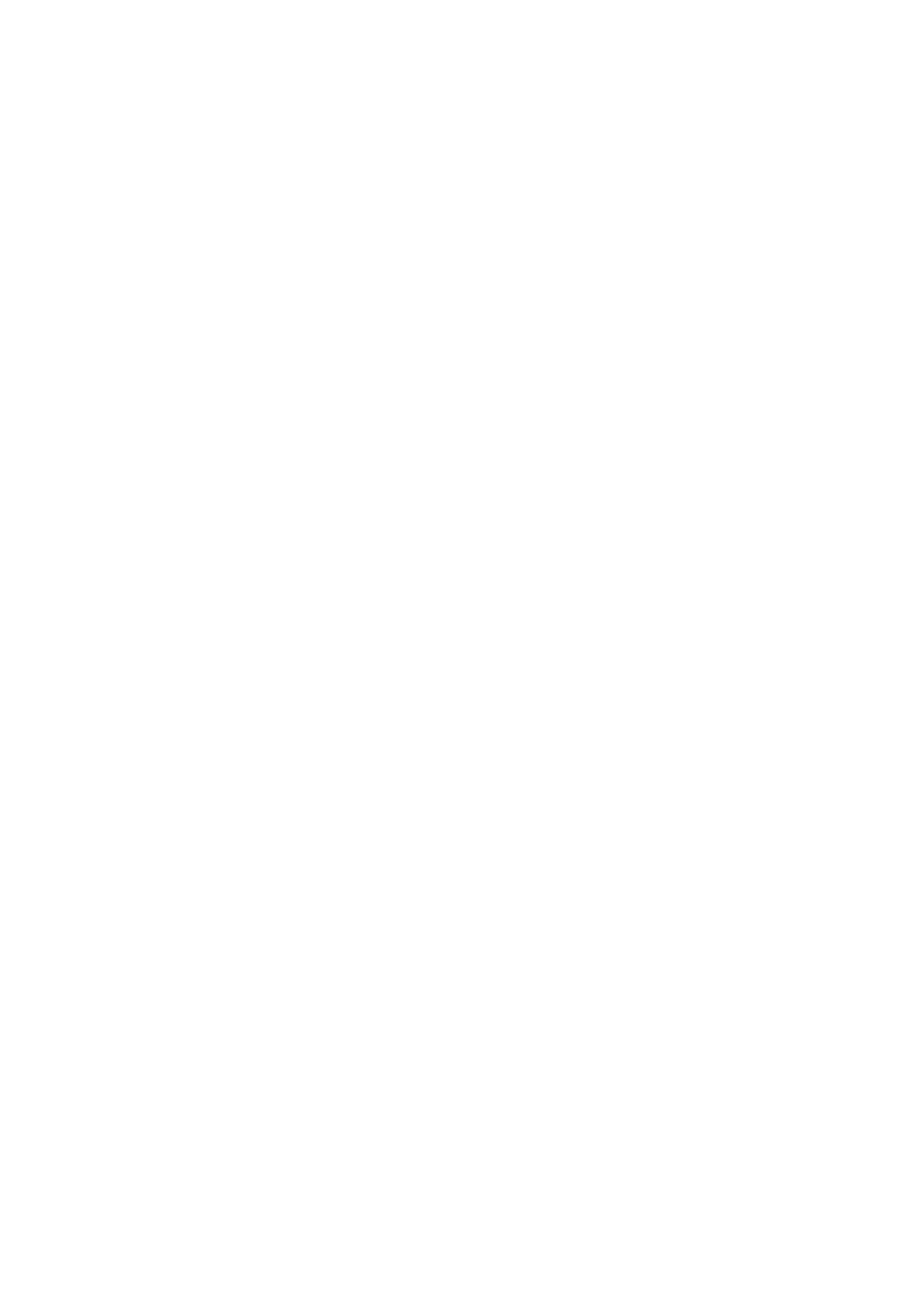# <span id="page-4-0"></span>**1 Meeting Conduct**

<span id="page-4-1"></span>**1.1 Apologies**

### **Moved Councillor Day, seconded Councillor Gilberd**

### **Resolved**

That the Long-term Plan Committee:

1. Accept the apologies for early departure from Councillor Marsh (from 1pm to 3pm), Councillor Dawson (from 11.00am to 12noon and from 3.00pm to 5.00pm) and Councillor Sparrow (from 2.00pm) and Councillor Woolf for absence.

**Carried**

(Councillor Young entered the meeting from 9.32am)

### <span id="page-4-2"></span>**1.2 Conflict of Interest Declarations**

There was no conflict of interest to declare.

### <span id="page-4-3"></span>**1.3 Items not on the Agenda**

There was no item not on the agenda.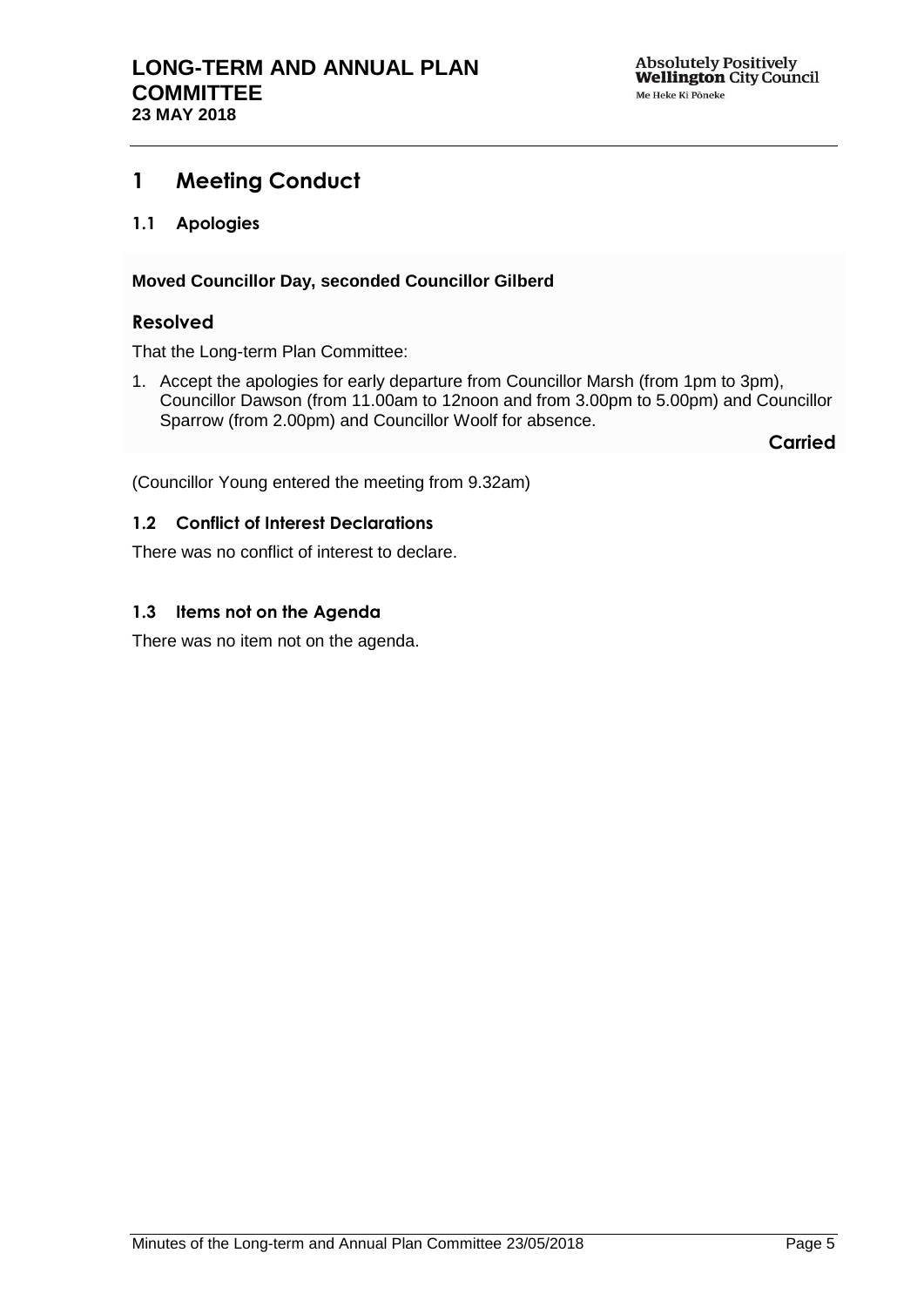# <span id="page-5-0"></span>**2. General Business**

### <span id="page-5-1"></span>**2.1 Long-term Plan Oral Hearings**

**Moved Councillor Day, seconded Councillor Gilberd**

### **Recommendations**

That the Long-term and Annual Plan Committee:

1. Receive the information.

#### **Attachments**

- 1 Submission Number 98
- 2 Submission Number 1985
- 3 Submission Number 1968
- 4 Submission Number 1123
- 5 Submission Number 1316
- 6 Submission Number 1331
- 7 Submission Number 1997
- 8 Submission Number 2061
- 9 Submission Number 278
- 10 Submission Number 357
- 11 Submission Number 390
- 12 Submission from Candice Carubio

#### **Schedule of Submitters**

| <b>Number</b> | <b>First Name</b> | <b>Last Name</b> | <b>Organisation/Individual</b>                                |
|---------------|-------------------|------------------|---------------------------------------------------------------|
| 278           | <b>Kris</b>       | <b>Richards</b>  | <b>Baseball New Zealand</b>                                   |
| 357           | Clint             | <b>Shoultz</b>   | Vulnerable Support Charitable Trust                           |
| 393           | <b>Bernard</b>    | O'Shaughnessy    | Individual                                                    |
| 881           | Candice           | Carubio          | Individual                                                    |
| 486           | Jason             | Parlour          | Wellington Circus Trust, trading as, the<br><b>Circus Hub</b> |
| 840           | Joel              | Hassan           | Individual (CANCELLED)                                        |
| 1798          | <b>Benoit</b>     | Pette            | individual                                                    |
| 369           | <b>Nick</b>       | Granville        | Individual                                                    |
| 33            | Jill              | Ford             | individual                                                    |
| 517           | Felicity          | Wong             | Individual                                                    |
| 351           | Dr Marion         | Leighton         | Doctors for Active, Safe Transport                            |
| 1123          | Peter             | <b>Barlow</b>    | Individual                                                    |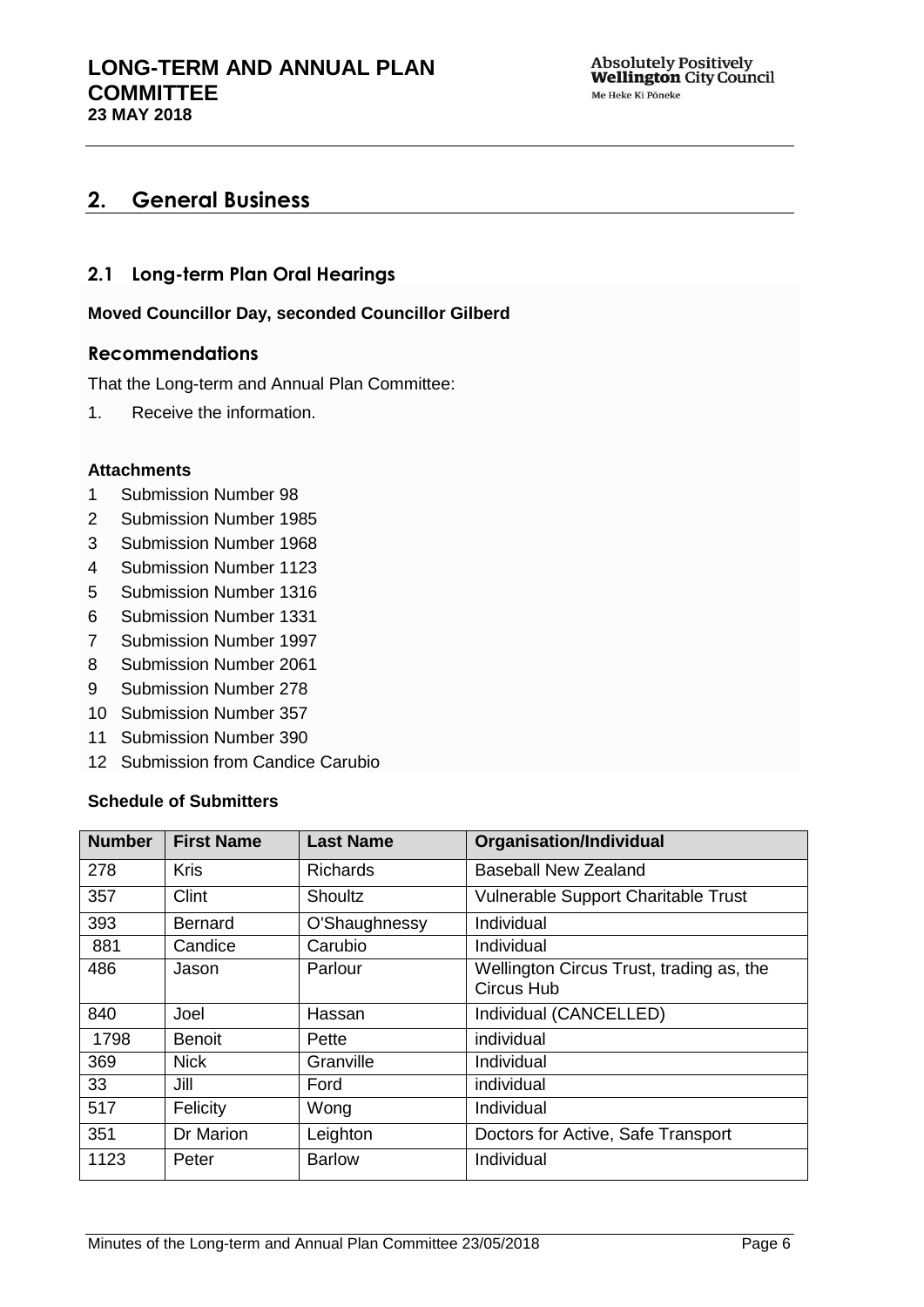| 380  | Natalia                     | Pritchard              | Individual                                            |  |
|------|-----------------------------|------------------------|-------------------------------------------------------|--|
| 98   | Elisapeci                   | Samanunu<br>Waqanivala | Individual                                            |  |
| 746  | Lucile                      | Cretin                 | individual Speaking by telephone                      |  |
| 22   | Callum                      | Strong                 | Individual (CANCELLED)                                |  |
| 347  | Des                         | Smith                  | Individual                                            |  |
| 1316 | Grant                       | Maxwell                | <b>Wellington Culinary Events Trust</b>               |  |
| 1996 | Alastair                    | Smith                  | Individual                                            |  |
| 1794 | Richard                     | <b>Burrell</b>         | <b>Building Solutions</b>                             |  |
| 692  | Simon                       | Gianotti               | Individual (CANCELLED)                                |  |
| 390  | Damian                      | Sligo-Green            | Individual (CANCELLED)                                |  |
| 1947 | Marlon                      | <b>Drake</b>           | Individual                                            |  |
| 1989 | Dr Lyn                      | <b>McBain</b>          | <b>Compass Health</b>                                 |  |
| 1885 | Stephen<br>Palmer           | Peter Cush             | <b>Regional Public Health</b>                         |  |
| 1452 | Alex                        | Grey                   | individual                                            |  |
| 948  | Doug                        | Dixon                  | Individual                                            |  |
| 1673 | Susannah                    | Lees-Jefferies         | Royal New Zealand Ballet                              |  |
| 1844 | Laura                       | O'Connell-Rapira       | <b>Action Station</b>                                 |  |
| 1529 | Arron                       | Cox                    | <b>Generation Zero</b>                                |  |
| 1830 | Nicole                      | Miller                 | <b>Underwater Club</b>                                |  |
| 1159 | Benjamin                    | <b>Burkhart</b>        | Individual                                            |  |
| 1679 | Dr Prudence<br><b>Stone</b> | Marilyn Head           | Wellington Branch of the Public Health<br>Association |  |
| 2053 | Ken                         | <b>New</b>             | <b>Forest and Bird</b>                                |  |
| 1371 | Jane                        | O'Shea                 | Individual                                            |  |
| 1797 | Lisa                        | Jones                  | <b>Capital Football</b>                               |  |
| 1604 | Katherine                   | Wilson                 | <b>Property Council NZ</b>                            |  |
| 2019 | Michael                     | Gibson                 | Individual (No show)                                  |  |
| 1518 | Kate                        | Haywood                | Individual                                            |  |
| 1233 | Conor                       | Twyford                | <b>Wellington Sexual Abuse Help</b>                   |  |
| 1539 | Courtney                    | Johnston               | Arts Wellington                                       |  |
| 1586 | Paul                        | <b>Barbar</b>          | Living Wage Wellington                                |  |
| 1535 | Chris                       | Livesey                | individual                                            |  |
| 1802 | Dr Prudence                 | <b>Stone</b>           | <b>UCAN</b>                                           |  |
| 1968 | Sam                         | Donald                 | Individual                                            |  |
| 1985 | David                       | Bagnall                | <b>Vogelmorn Community Group Charitable</b><br>Trust  |  |
| 2061 | Graham                      | Hall                   | <b>Great Harbour Way Trust</b>                        |  |
| 1997 | <b>Brad</b>                 | Olsen                  | <b>Youth Council</b>                                  |  |
| 2012 | Tim                         | Jones                  | individual                                            |  |
| 2005 | Steve                       | <b>Stirrat</b>         | Individual (CANCELLED)                                |  |
|      |                             |                        |                                                       |  |

The meeting adjourned for morning tea at 10.42am and reconvened at 10.55am

C Lee left the meeting at 10.25am and returned at 10.54am (submission number 33)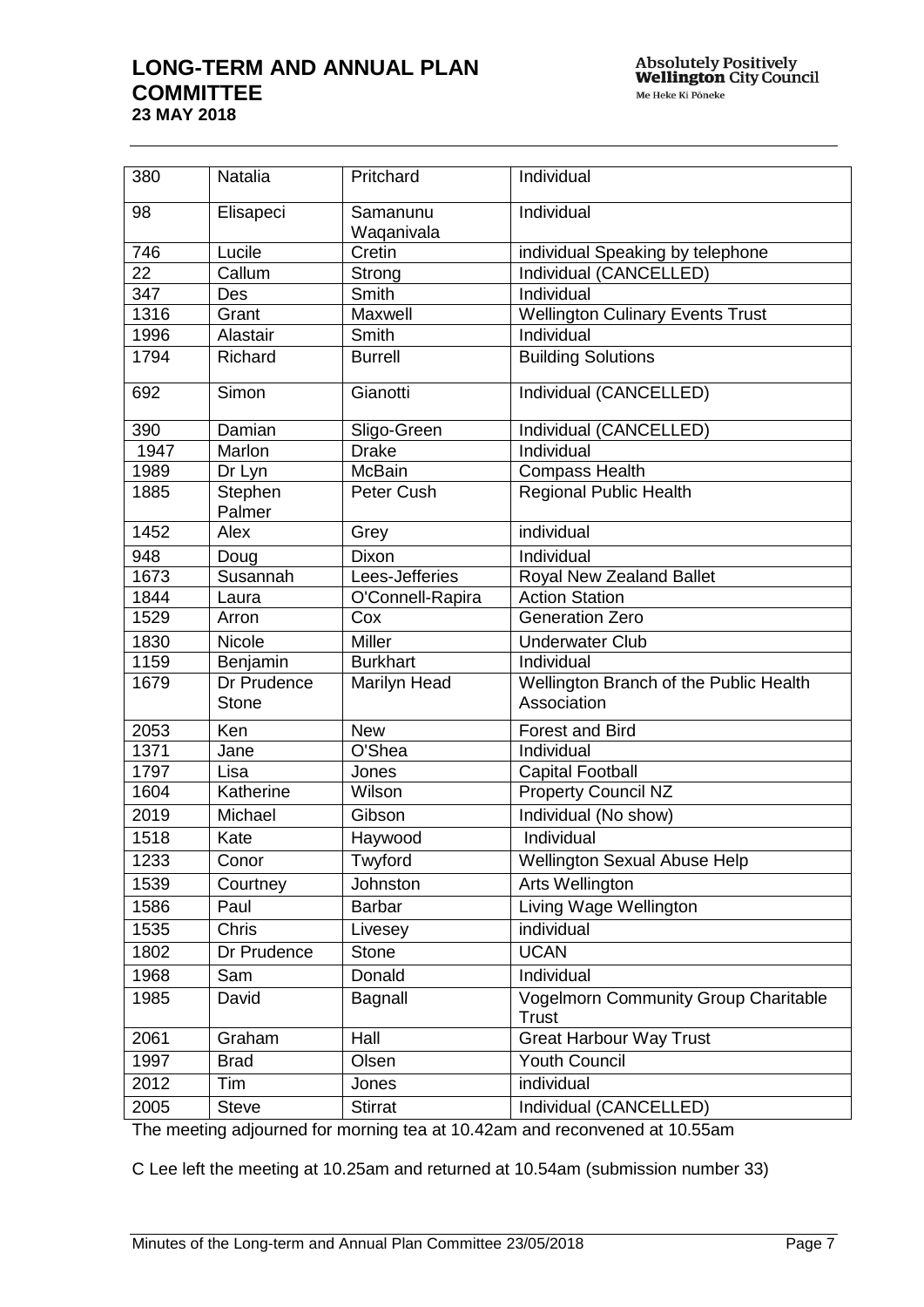Cr Free left the meeting at 11.05am (submission number 1123) Cr Dawson and Cr Foster left the meeting at 11.12am and Cr Foster returned to the meeting from 11.18am (submission number 380) Cr Free entered the meeting from 11.15am (submission number 380) Cr Calvert left the meeting at 11.22am (submission number 380) Cr Foster left the meeting and Cr Calvert entered the meeting at 11.35am. Cr Foster entered the meeting at 11.45am (submission number 1316) The meeting adjourned for a lunchbreak at 12.06pm and reconvened at 12.55pm Cr Marsh left the meeting at 12.55pm (submission number 1947) Cr Young left the meeting at 1.19pm (submission number 1885) Cr Young entered the meeting at 2.27pm and Cr Sparrow left the meeting at 2.28pm (submission number 1679) Cr Marsh entered the meeting at 3.22pm (submission number 1604)

The meeting adjourned at 3.22pm and reconvened at 3.33pm.

The Mayor, Cr Foster and Cr Free left the meeting at 3.33pm (submission number 1518) Cr Foster and the Mayor entered the meeting at 3.40pm (submission number 41) Cr Free entered the meeting at 3.53pm and Cr Dawson left the meeting at 3.55pm (submission number 1539)

Cr Calvert and Cr Young left the meeting at 4.15pm (submission number 1535)

Cr Calvert entered the meeting at 4.27pm (submission number 1968)

Cr Young entered the meeting at 4.33pm (submission number 1985)

The Mayor left the meeting at 4.49pm and Cr Dawson entered the meeting at 4.51pm (submission number 2061)

Cr Pannett left the meeting at 4.55pm (submission number 1997)

### **Procedural Motion to Adjourn the Meeting**

### **Moved Councillor Young, seconded Councillor Free**

### **Resolved**

That the Long-term and Annual Plan Committee:

1. Adjourn the meeting and to reconvene at 9.30am on 24 May 2018 in Committee Room 1, Wellington City Council.

**Carried**

[**Secretarial Note:** The meeting adjourned at 5.10pm]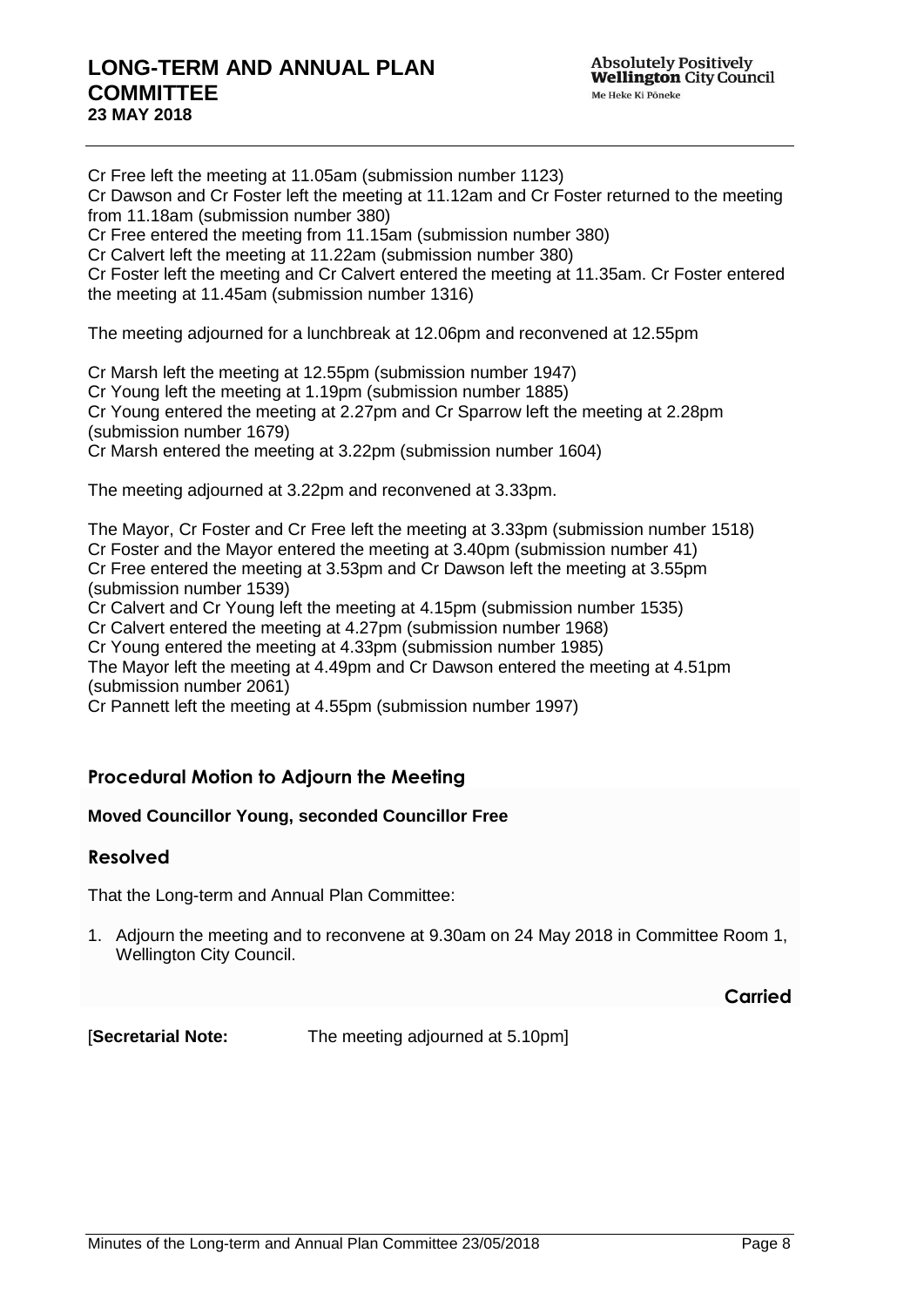# **RECONVENED ORDINARY MEETING**

# **OF**

# **LONG-TERM AND ANNUAL PLAN COMMITTEE**

# **MINUTES**

| Time:         | 9.30am                               |
|---------------|--------------------------------------|
| Date:         | Wednesday, 24 May 2018               |
| <b>Venue:</b> | <b>Committee Room 1</b>              |
|               | <b>Ground Floor, Council Offices</b> |
|               | <b>101 Wakefield Street</b>          |
|               | Wellington                           |
|               |                                      |

## **PRESENT**

Mayor Lester Councillor Calvert Councillor Calvi-Freeman Councillor Dawson Councillor Day (Chair) Councillor Fitzsimons Councillor Foster Councillor Free Councillor Gilberd Councillor Lee Councillor Pannett Councillor Sparrow Councillor Young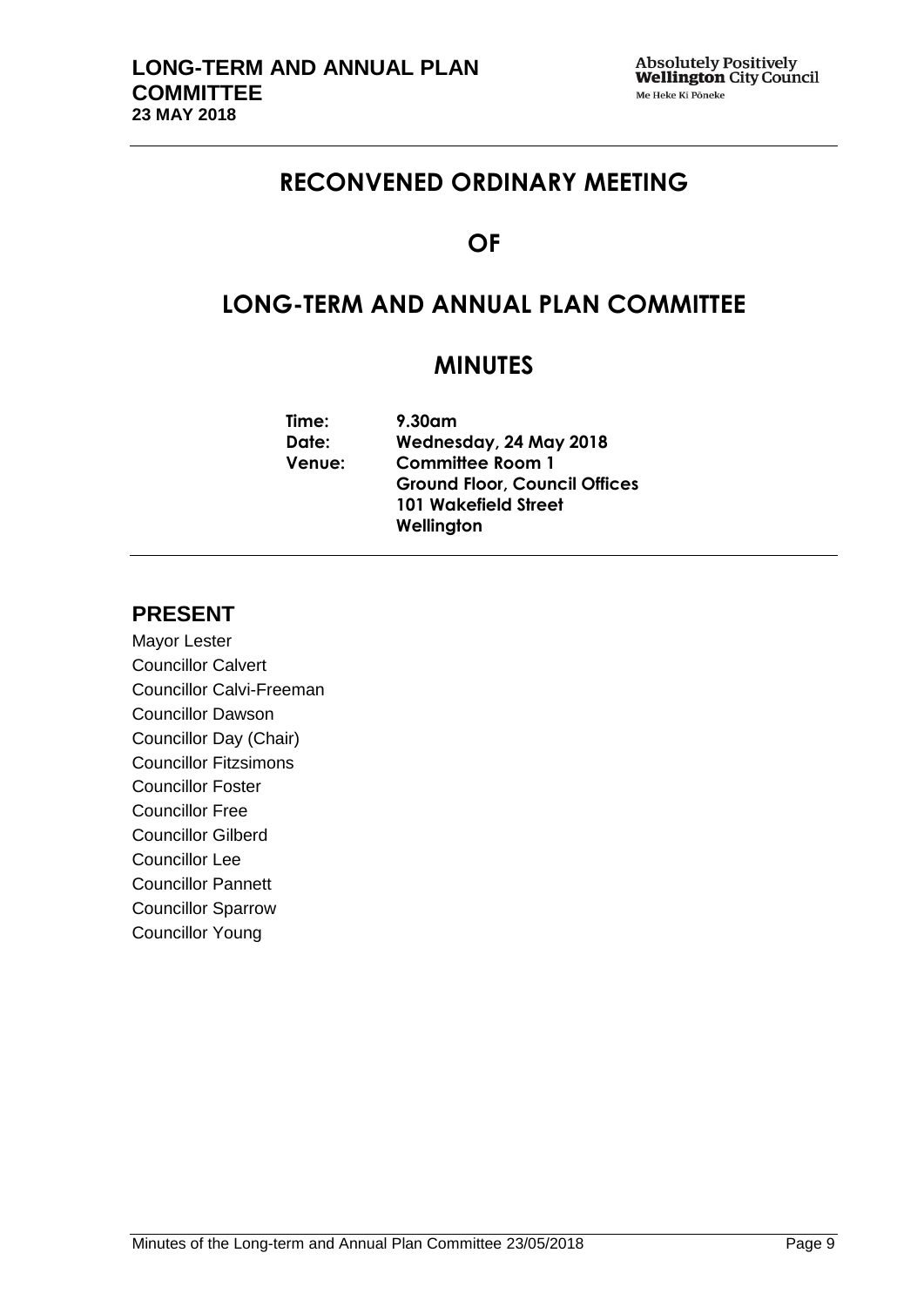[**Secretarial Note:** The meeting reconvened at 9.30am. The Councillors who were in attendance: Chairperson Day, Mayor Lester, Councillors Gilberd, Fitzsimons, Pannett, Foster, Young, Dawson, Calvert, Sparrow, Free and Calvi-Freeman.]

## **1 Meeting Conduct**

**1.3 Apologies**

**Moved Councillor Day, seconded Councillor Sparrow**

### **Resolved**

That the Long-term Plan Committee:

1. Accept the apologies for early departure from Councillor Young (at 10.30am), Councillor Calvert ( from 4.20pm), Councillor Pannett ( from 2.30pm), Councillor Free and Mayor Lester (from 1.00pm – 2.00pm), Councillor Dawson (from 2.00pm), Councillor Calvi-Freeman (from 3.00pm-4.00pm), Councillor Lee for lateness and early departure (from 12.30pm) and Councillor Woolf and Marsh for absence.

**Carried**

## **2. General Business**

### **2.1 Long-term Plan Oral Hearings**

### **Moved Councillor Day, seconded Councillor Gilberd**

### **Recommendations**

That the Long-term and Annual Plan Committee:

1. Receive the information.

### **Attachments**

- 1 Submission Number 1523
- 2 Submission Number 1324
- 3 Submission Number 1614
- 4 Submission Number 1559
- 5 Submission Number 1004
- 6 Submission Number 1118
- 7 Submission Number 1577
- 8 Submission Number 1692 (i)
- 9 Submission Number 1692 (ii)
- 10 Submission Number 1692 (iii)
- 11 Submission Number 1692 (iv)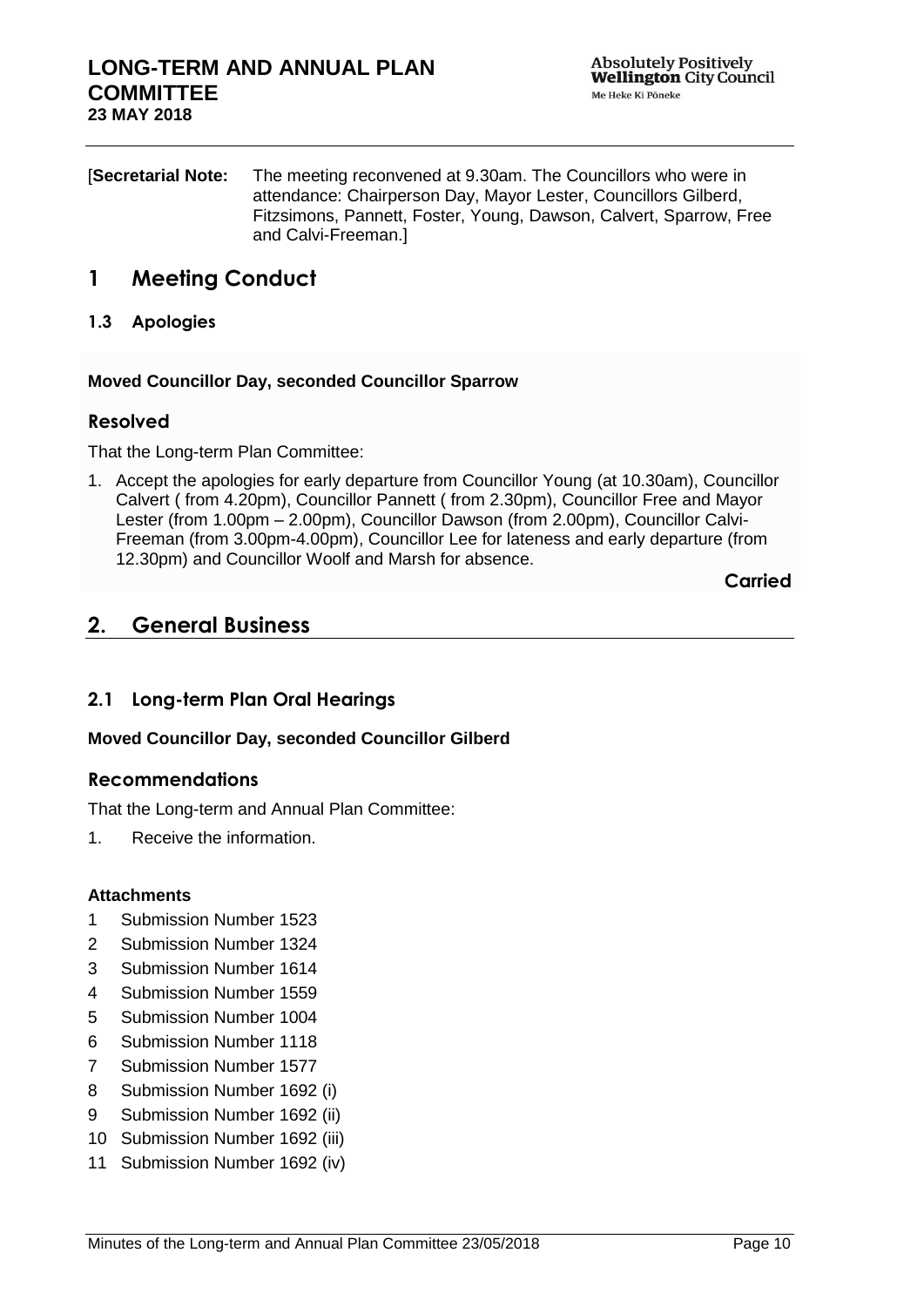- Submission Number 1692 (v)
- Submission Number 1692 (vi)
- Submission Number 1692 (vii)
- Submission Number 1692 (viii)
- Submission Number 1925
- Submission Number 1974
- Submission Number 1773
- Submission Number 1773 (i)
- Submission Number 1859
- Submission Number 1859 (i)
- Submission Number 1710
- Submission Number 1961
- Submission Number 1779
- Submission Number 1765
- Submission Number 1998
- Submission Number 1984
- Submission Number 1823
- Submission Number 1151
- Submission Number 1990
- Submission Number 1360

#### **Schedule of Submitters**

| <b>Number</b> | <b>First Name</b> | <b>Last Name</b>     | <b>Organisation/Individual</b>                          |
|---------------|-------------------|----------------------|---------------------------------------------------------|
| 254           | Greg              | <b>Rzesniowiecki</b> | Individual                                              |
| 1523          | Grant             | Stevenson            | Individual                                              |
| 1614          | Lesleigh          | Salinger             | Karori Association Inc                                  |
| 1324          | <b>Bronwen</b>    | Newton               | <b>Wellington Apartment Collective</b>                  |
| 1559          | <b>Mark</b>       | <b>Beehre</b>        | Photography Aotearoa Charitable Trust                   |
| 1004          | <b>Nathaniel</b>  | Janke-Gilman         | <b>Changing Places NZ</b>                               |
| 1118          | Charlie           | Cordwell             | Surf Life Saving NZ                                     |
| 1591          | Lucy              | Trevelyan            | <b>Wellington Citizens Advice Bureau</b>                |
| 1666          | Ben               | Schrader             | <b>Historic Place Wellington</b>                        |
| 1850          | Tony              | Randle               | Individual                                              |
| 1577          | Norma             | <b>Bryant</b>        | Revitalise Khandallah Park and Pool<br>Group            |
| 1692          | Paige             | Martin               | Individual                                              |
| 1360          | Lynn              | Cadenhead            | Individual                                              |
| 1991          | <b>Neil</b>       | Miller               | <b>Engineering New Zealand</b>                          |
| 1780          | lain              | Feist                | <b>Makara Peak Supporters</b>                           |
| 1925          | Philip            | Squire               | <b>Sustainability Trust</b>                             |
| 1974          | Karen Wallace     | <b>Kit Taylor</b>    | <b>Wellington Region Hockey Stadium</b><br><b>Trust</b> |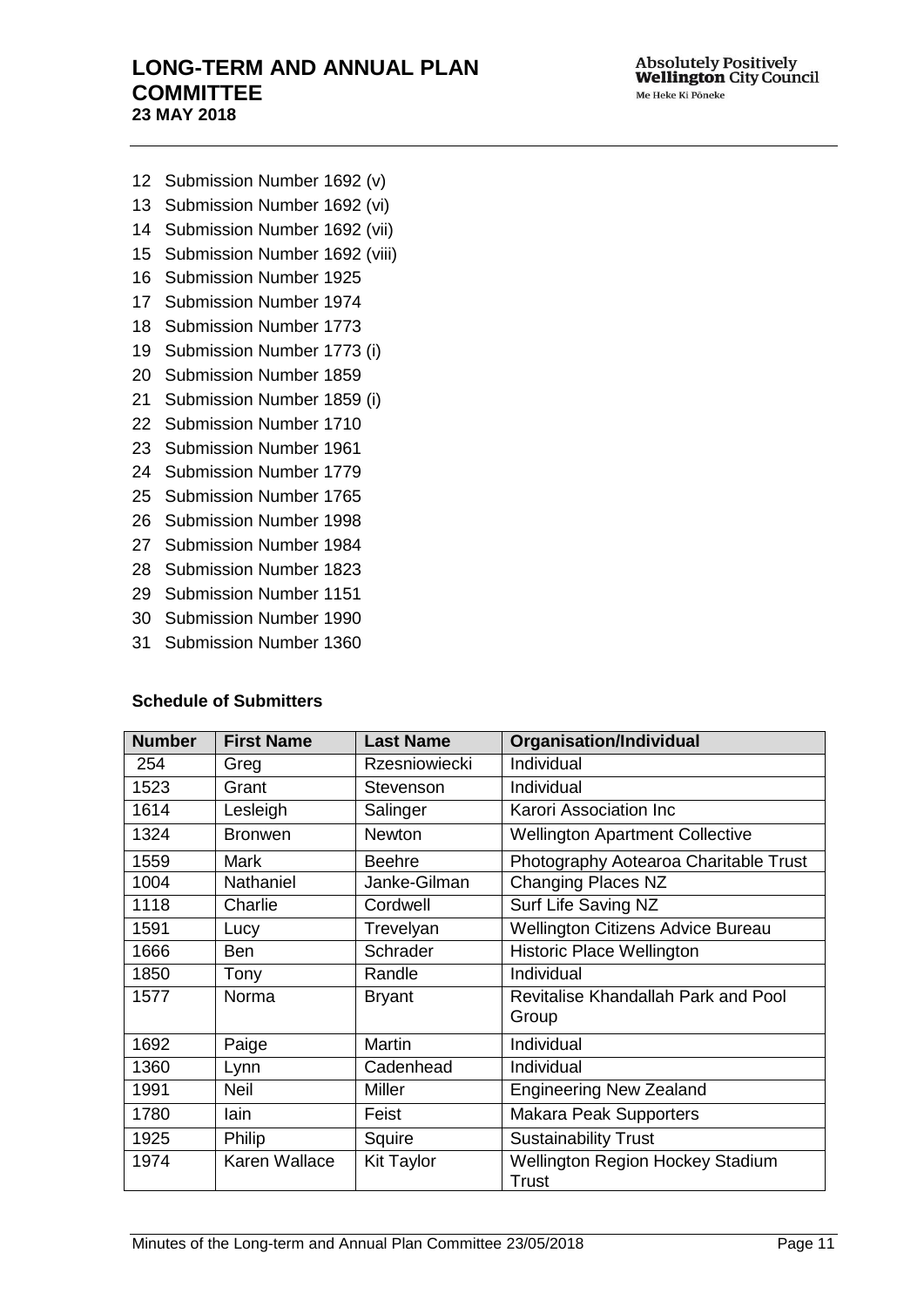| 1592 | Kevin               | O'Donnell            | <b>Brooklyn Trail Builders</b>                       |
|------|---------------------|----------------------|------------------------------------------------------|
| 1674 | Tim                 | Shannahan            | <b>Tennis Central Region</b>                         |
| 1773 | Louise              | Yael                 | Play spaces in Southgate                             |
|      | Winspear            | Gezentsvey           |                                                      |
| 1292 | <b>Phil Parnell</b> | <b>Wilbur Dovey</b>  | Otari Wilton Bush Trust (x2 speakers)                |
| 1542 | Dana                | Carter               | <b>Toimata Foundation</b>                            |
| 1859 | Paul                | <b>Bruce</b>         | Individual                                           |
| 1851 | Meagan              | Williams             | <b>NZ Festival</b>                                   |
| 1910 | Anthony             | <b>Mat Farrar</b>    | <b>Wellington Trails Trust</b>                       |
|      | Edmonds             |                      |                                                      |
| 1710 | Janet               | Bagshaw              | Te Rito Wellington Family Violence<br><b>Network</b> |
| 1912 | <b>John</b>         | <b>Baddiley</b>      | Wellington Mountain Bike Club Inc                    |
|      |                     |                      |                                                      |
| 1226 | Simon               | <b>Ross</b>          | Individual                                           |
| 63   | Simon               | Meikle               | Individual                                           |
| 2051 | Colin               | <b>Stone</b>         | Individual                                           |
| 1987 | Andrew              | Foster               | <b>Circa Theatre</b>                                 |
| 1961 | Sally               | <b>Dossor</b>        | Individual                                           |
| 1360 | Lynn                | Cadenhead            | <b>Environmental Reference Group</b>                 |
| 1998 | <b>Martin Warr</b>  | <b>Peter Cassidy</b> | Martin Warr-Capital BMX                              |
| 1984 | Dr Tristram         | Ingham               | Individual                                           |
| 1823 | Lesley              | Ayland               | <b>Well Stop</b>                                     |
| 1151 | lan                 | Shearer              | <b>Highland Park Progressive Assn</b>                |
| 1214 | Eleanor             | Meecham              | individual                                           |
| 1990 | Sam                 | <b>Newton</b>        | Individual (CANCELLED)                               |
| 2029 | Jeremy              | Ward                 | East By West Ferries                                 |
| 1776 | David               | Patterson            | Wellington Tennis Inc. (CANCELLED)                   |
| 1342 | Claire              | Robinson             | Organisation                                         |

Cr Foster entered the meeting at 9.35am (submission number 254).

Cr Young left the meeting at 10.01am (submission number 1324).

Cr Lee entered the meeting at 10.08am and Cr Sparrow left the meeting at 10.15am (submission number 1559).

Cr Sparrow entered the meeting at 10.18am and Cr Young left the meeting at 10.21am (submission number 1004).

The Mayor and Cr Pannett left the meeting at 10.28am (submission number 1118).

The meeting adjourned at 10.46am and reconvened at 10.55am.

The Mayor and Cr Pannett left the meeting at 10.55am.

Cr Foster left the meeting at 11.01am (submission number 1850).

Cr Foster entered the meeting at 11.08am and the Mayor entered the meeting at 11.19am (submission number 1577).

Cr Pannett entered the meeting at 11.25am (submission number 1360).

Cr Pannett, Cr Calvert and Cr Lee left the meeting at 11.38am (submission number 1991).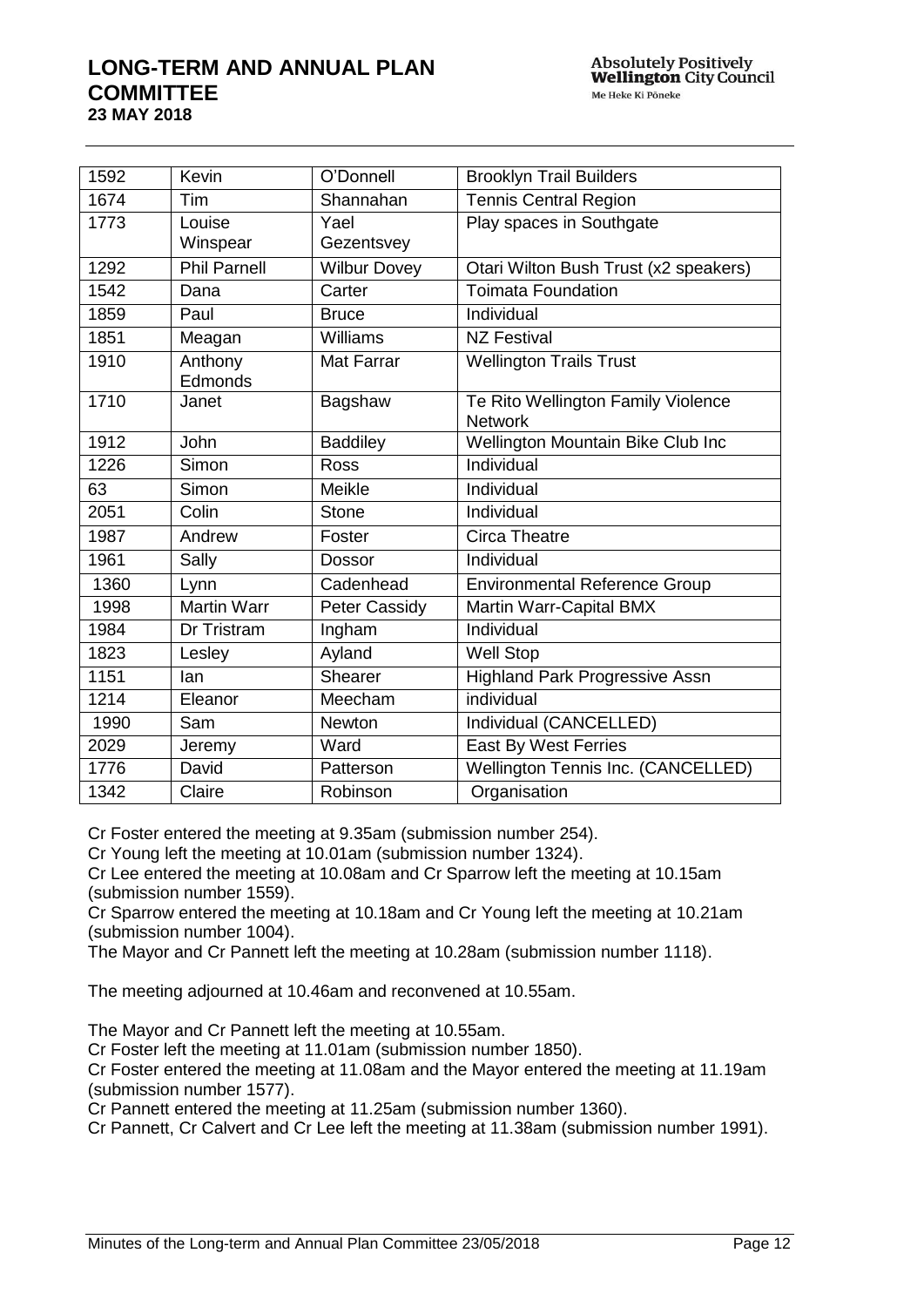Cr Foster, Cr Young and Cr Calvi-Freeman left the meeting at 11.46am. Cr Lee, Cr Pannett and Cr Calvi-Freeman entered the meeting at 11.49am and Cr Foster and Cr Young entered the meeting at 11.54am (submission number 1925).

The meeting adjourned at 12.30pm and reconvened at 1pm. Cr Young, Cr Calvi-Freeman, the Mayor left the meeting at 1pm.

Cr Young entered the meeting at 1.03pm and Cr Calvi-Freeman entered the meeting at 1.04pm (submission number 1773).

Cr Foster and Cr Young left the meeting at 1.50pm at 1.50pm and Cr Foster entered the meeting at 1.58am. (submission number 1710).

Cr Dawson left the meeting at 2.01pm and the Mayor entered the meeting at 2.02pm and Cr Young entered the meeting at 2.06pm (submission number 1910).

The meeting adjourned at 2.12pm and reconvened at 2.17pm.

Cr Free entered the meeting at 2.34pm (submission number 1226). Cr Pannett left the meeting at 2.55pm (submission number 1961).

The meeting adjourned at 3.00pm and reconvened at 3.20pm.

Cr Calvert left the meeting at 4.23pm (submission number 1214).

### **Procedural Motion to Adjourn a Meeting**

**Moved Councillor Pannett, seconded Councillor Calvi-Freeman**

### **Resolved**

That the Long-term and Annual Plan Committee:

1. Adjourn the meeting and to reconvene at 9.30am on Tuesday, 29 May 2018 in Committee Room 1, Wellington City Council.

**Carried**

**[Secretarial Note:** The meeting adjourned at 4.50pm]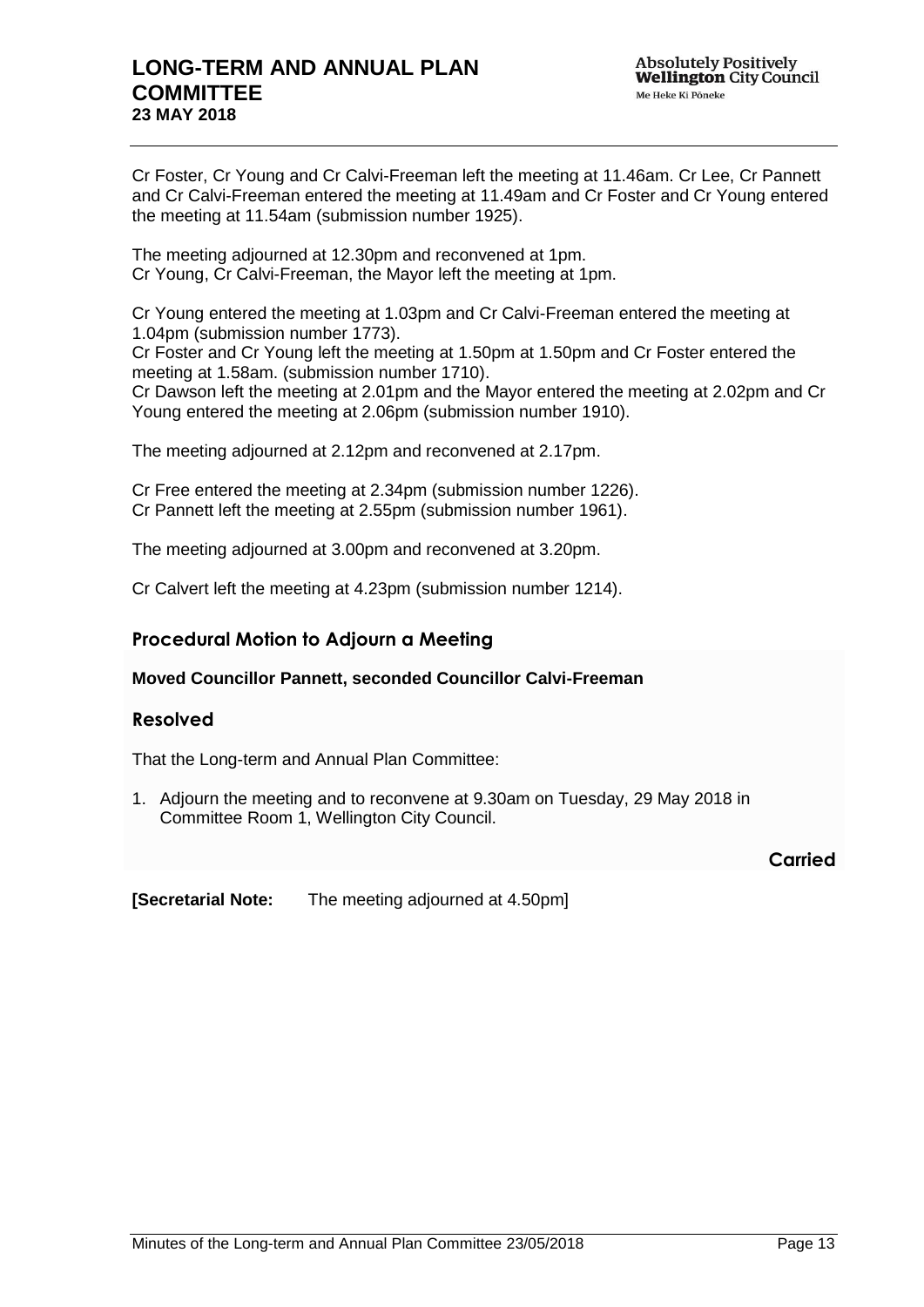# **RECONVENED ORDINARY MEETING**

# **OF**

# **LONG-TERM AND ANNUAL PLAN COMMITTEE**

# **MINUTES**

| 9.30am                               |
|--------------------------------------|
| <b>Tuesday, 29 May 2018</b>          |
| <b>Committee Room 1</b>              |
| <b>Ground Floor, Council Offices</b> |
| <b>101 Wakefield Street</b>          |
| Wellington                           |
|                                      |

## **PRESENT**

Mayor Lester Councillor Calvert Councillor Calvi-Freeman Councillor Dawson Councillor Day (Chair) Councillor Fitzsimons Councillor Foster Councillor Gilberd Councillor Lee Councillor Marsh Councillor Pannett Councillor Sparrow Councillor Woolf Councillor Young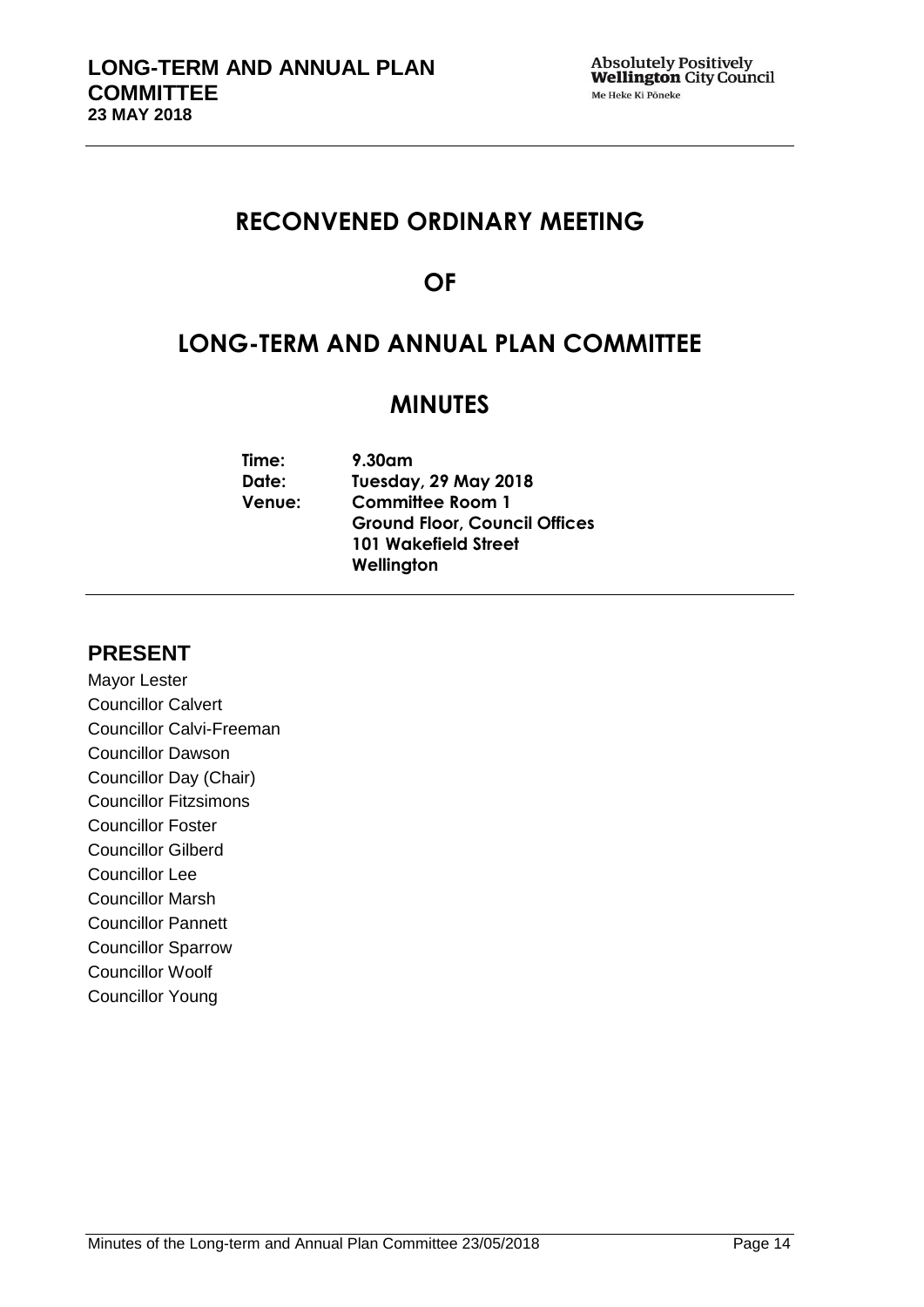[**Secretarial Note:** The meeting reconvened at 9.30am. The Councillors who were in attendance: Cr Day, Cr Gilberd, Mayor Lester, Cr Fitzsimons, Cr Woolf, Cr Calvi-Freeman, Cr Dawson, Cr Young, Cr Calvert, Cr Sparrow, Cr Lee and Cr Foster.]

# **1 Meeting Conduct**

### **1.1 Apologies**

### **Moved: Councillor Day, seconded Councillor Gilberd**

That the Long-term Plan Committee:

1. Accept the apologies from Cr Free for absence, Cr Dawson. Cr Woolf and Cr Calvi-Freeman for early departure and Cr Pannett for lateness and early departure.

### **CARRIED**

### **1.2 Conflict of Interest Declarations**

Cr Foster declared a conflict of interest as he is the Councillor appointed to the Wellington International Airport Limited Board.

## **2. General Business**

### **2.1 Long-term Plan Oral Hearings**

### **Moved Councillor Day, seconded Councillor Gilberd**

### **Recommendations**

That the Long-term and Annual Plan Committee:

1. Receive the information.

### **Attachments**

- 1 Submission Number 2009
- 2 Submission Number 265
- 3 Submission Number 265 b
- 4 Submission Number 2058
- 5 Submission Number 1852
- 6 Submission Number 1540 a
- 7 Submission Number 1540 b
- 8 Submission Number 1540 c
- 9 Submission Number 1540 d
- 10 Submission Number 1540 e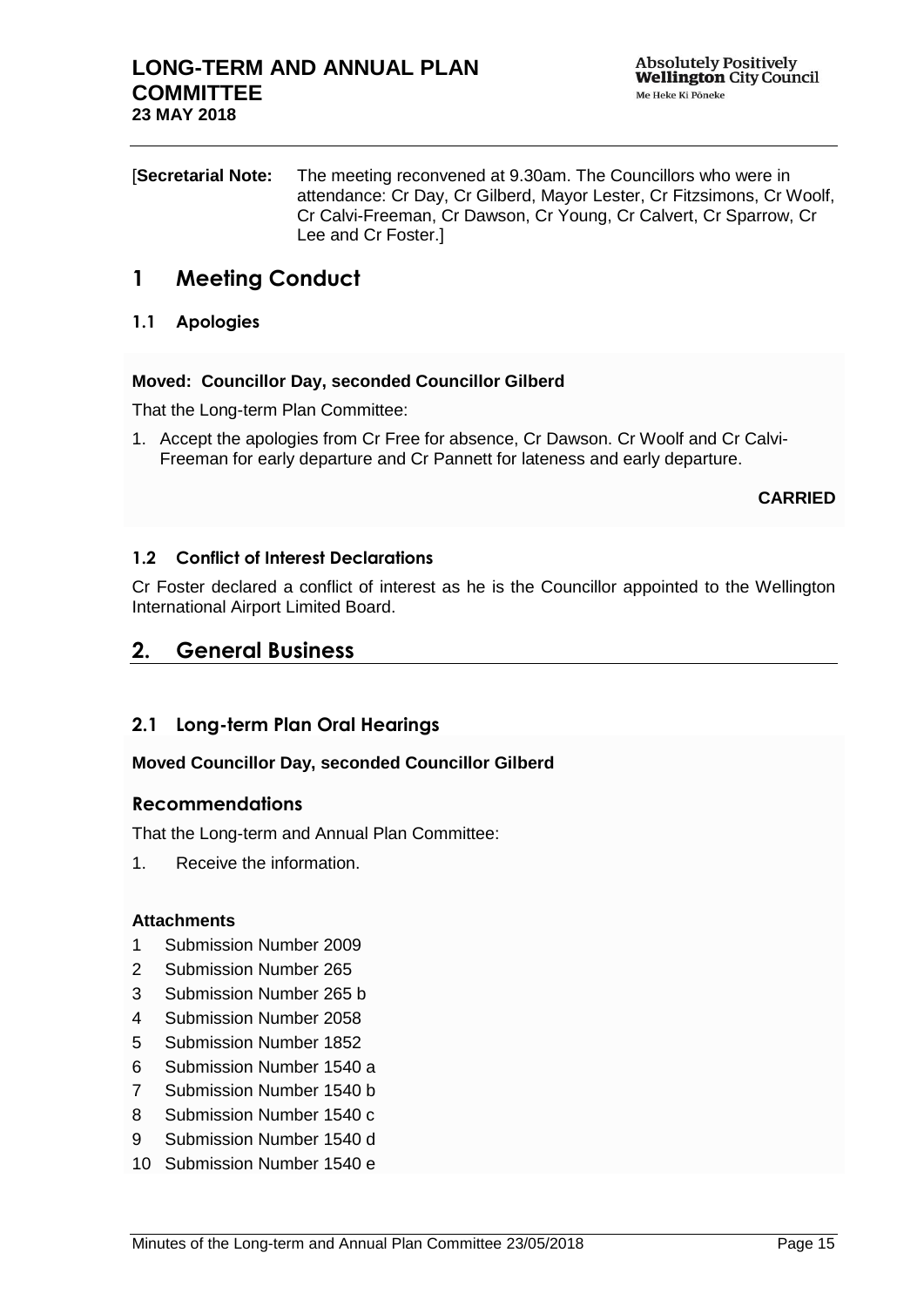- Submission Number 1540 f
- Submission Number 1540 g
- Submission Number 1540 h
- Submission Number 1540 i
- Submission Number 2007
- Submission Number 1892
- Submission Number 1212
- Submission Number 2015
- Submission Number 2015 a
- Submission Number 2015 b
- Submission Number 2015 c
- Submission Number 2015 d
- Submission Number 2015 e
- Submission Number 2015 f
- Submission Number 2015 g
- Submission Number 2015 h
- Submission Number 2015 i
- Submission Number 2015 j
- Submission Number 2015 k

### **Schedule of Submitters**

| Sub No. | <b>First Name</b>         | <b>Last Name</b> | <b>Organisation/Individual</b>                              |
|---------|---------------------------|------------------|-------------------------------------------------------------|
| 2009    | Mark                      | Shanks           | <b>Surfbreak Protection Society</b>                         |
| 2001    | Dean                      | Stanley          | Worser Bay Boating Club                                     |
| 265     | Richard                   | Jeffery          | MOSAIC (Male Survivors of Sexual Abuse<br>Trust Wellington) |
| 2058    | Geraldine/<br>Christopher | Murphy/ Butler   | Inner City Wellington                                       |
| 1852    | Phil                      | Gibbons          | Sports Wellington                                           |
| 2028    | <b>Bruce</b>              | White            | Tawa Business Group.                                        |
| 1419    | Dan                       | Hardie           | Individual                                                  |
| 1540    | Janine                    | Parkinson        | <b>NZ Portrait Gallery</b>                                  |
| 2062    | Nicola                    | <b>Dewitt</b>    | Ryman Healthcare Limited (CANCELLED)                        |
| 2054    | John/ Steve               | White/ Moore     | Ngaio Crofton Downs Residents Association                   |
| 2000    | Peter                     | Cooke            | Mt Cook Mobilised                                           |
| 2007    | Liz                       | Springford       | Ora Taiao NZ Climate & Health Council                       |
| 1892    | Mark                      | <b>Brown</b>     | Newtown School                                              |
| 2006    | Lance                     | Lons             | Individual on behalf of Richard Nimmo                       |
| 1212    | Pauline                   | Swann            | Individual                                                  |
| 2060    | Morrie                    | Love             | Taranaki Whānui ki te Upoko o te Ika                        |
| 2015    | Mark                      | Shanks           | <b>Surfing Wellington Advisory Group</b>                    |
| 2066    | John                      | Milford          | Wellington Chamber of Commerce (no show)                    |
| none    | Rob                       | Goulden          | Individual                                                  |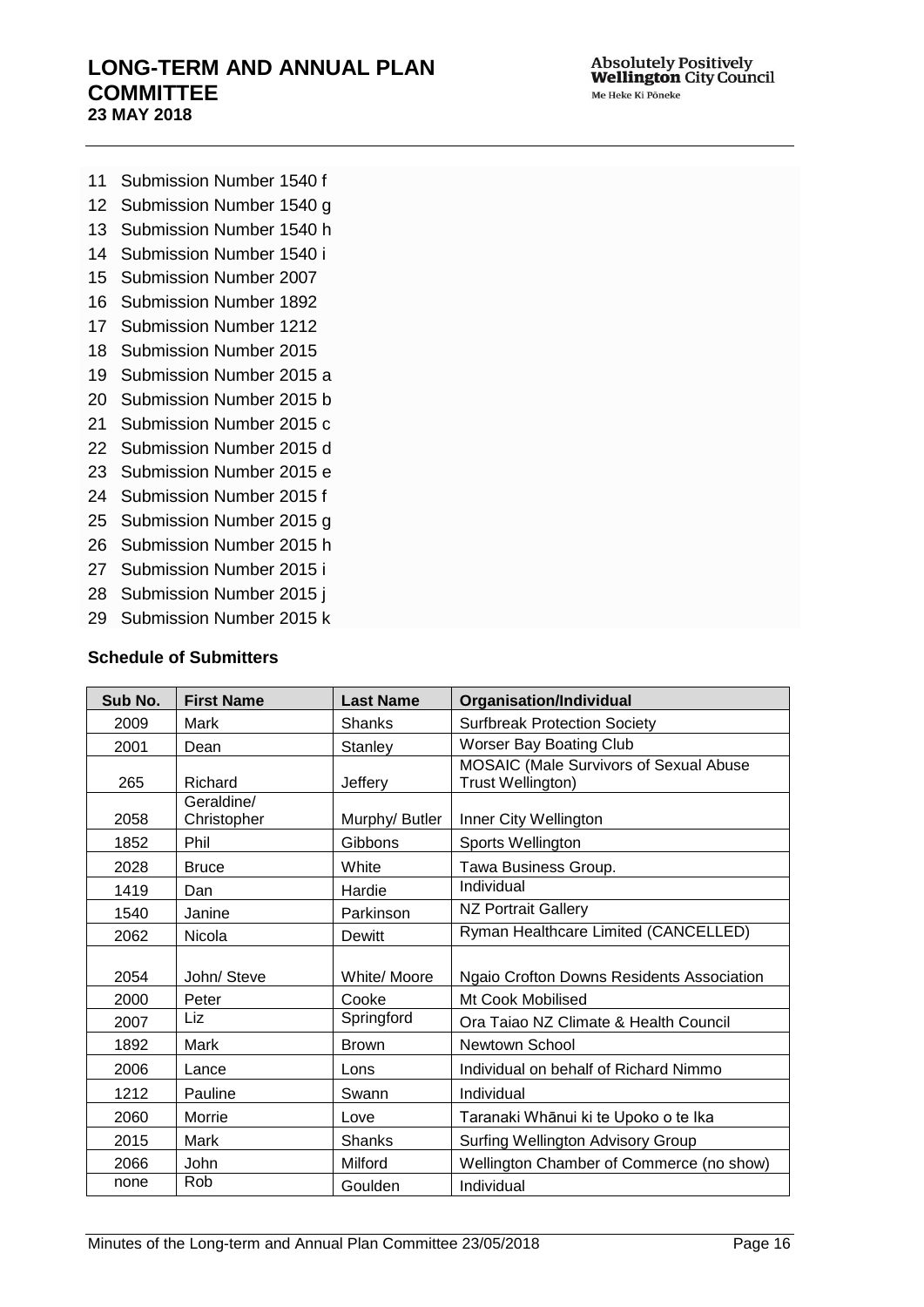Cr Calvi-Freeman left the meeting at 9.45am (submission number 2001) Cr Pannett entered the meeting at 10.03am (submission number 2058) Cr Calvert left the meeting at 10.10am (submission number 1852)

The meeting adjourned at 10.30am and reconvened at 10.45am.

Cr Dawson left the meeting at 11.33am and Cr Calvi-Freeman entered the meeting at

11.37am (submission number 1892)

Cr Pannett left the meeting at 12.10pm (submission number 2015)

Cr Gilberd left the meeting at 12.17pm (submission name Rob Goulden)

### **Procedural Motion to Adjourn a Meeting**

### **Moved Councillor Day seconded Councillor Foster**

### **Resolved**

That the Long-term and Annual Plan Committee:

1. Adjourn the meeting and to reconvene at 11.00am on Wednesday, 30 May 2018 in Committee Room 1, Wellington City Council.

**Carried**

The meeting adjourned at 12.24pm.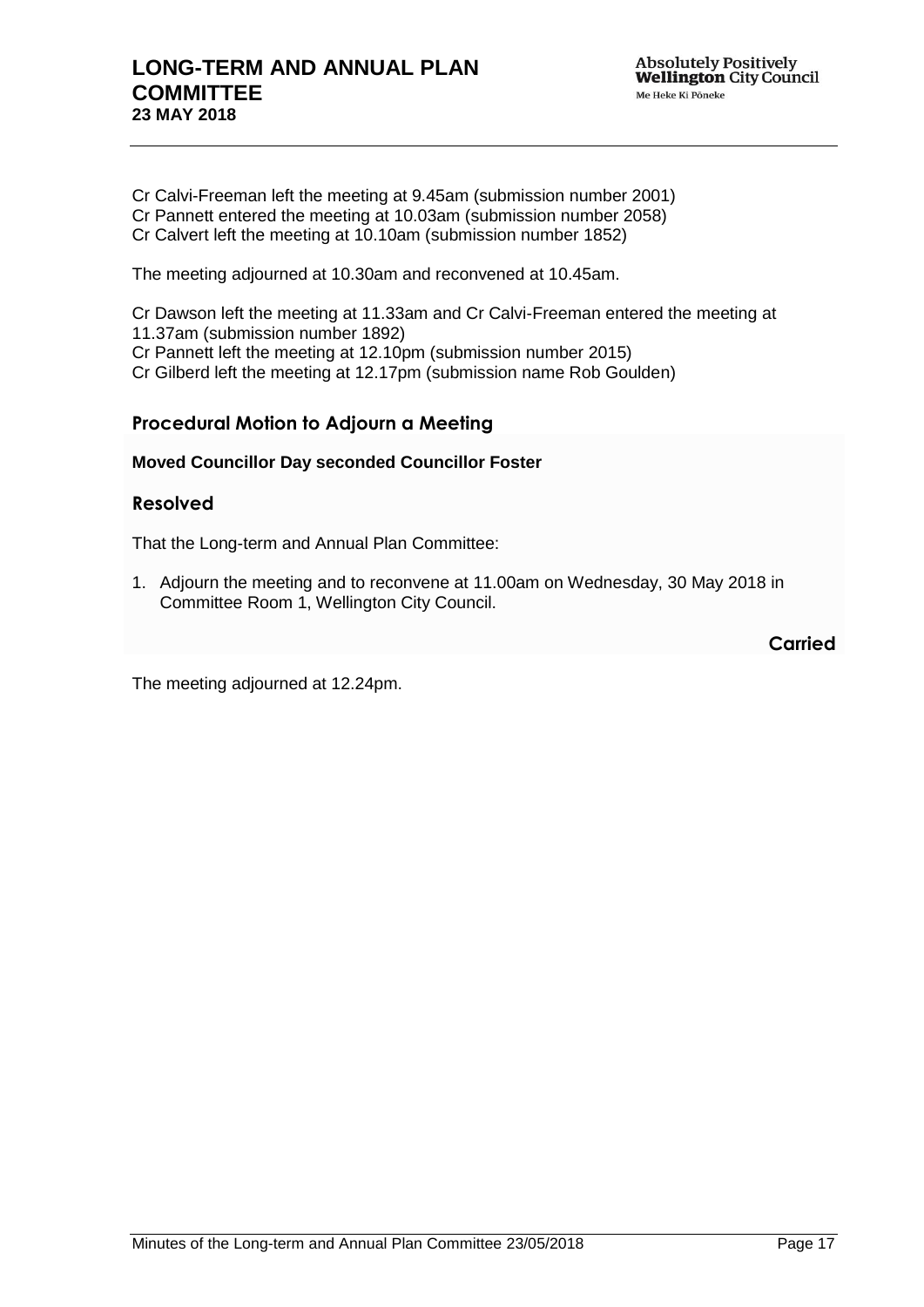# **RECONVENED ORDINARY MEETING**

# **OF**

# **LONG-TERM AND ANNUAL PLAN COMMITTEE**

# **MINUTES**

| Time:         | 11.00am                              |
|---------------|--------------------------------------|
| Date:         | <b>Tuesday, 30 May 2018</b>          |
| <b>Venue:</b> | <b>Committee Room 1</b>              |
|               | <b>Ground Floor, Council Offices</b> |
|               | <b>101 Wakefield Street</b>          |
|               | Wellington                           |
|               |                                      |

## **PRESENT**

Mayor Lester Councillor Calvert Councillor Calvi-Freeman Councillor Dawson Councillor Day (Chair) Councillor Fitzsimons Councillor Foster Councillor Free Councillor Gilberd Councillor Lee Councillor Pannett Councillor Sparrow Councillor Woolf Councillor Young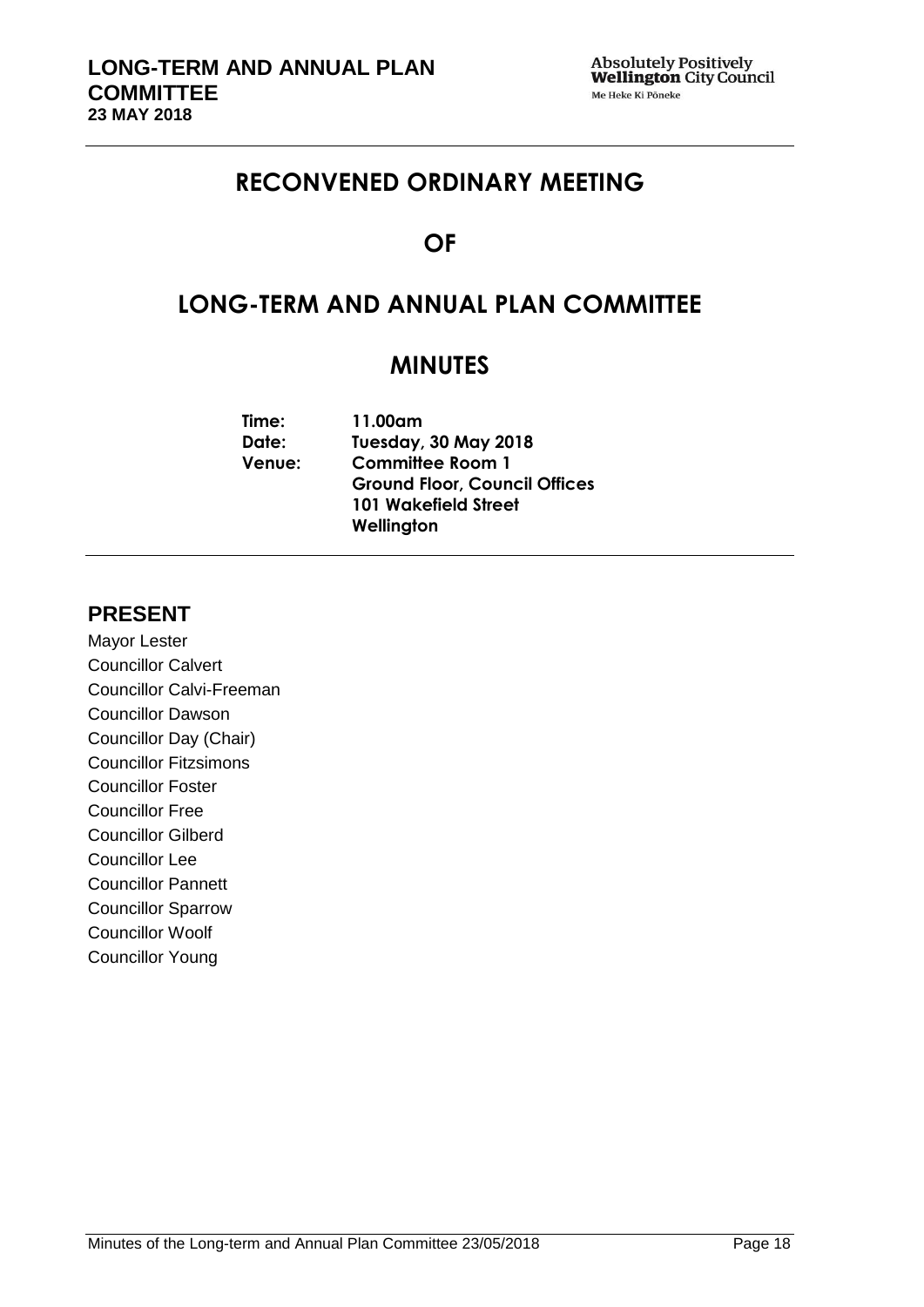| <b>Secretarial Note:</b> | The meeting reconvened at 11.00am. The Councillors who were in     |
|--------------------------|--------------------------------------------------------------------|
|                          | attendance: Chairperson Day, The Mayor, Cr Gilberd, Cr Fitzsimons, |
|                          | Cr Woolf, Cr Calvi-Freeman, Cr Pannett, Cr Dawson, Cr Young, Cr    |
|                          | Sparrow, Cr Lee and Cr Foster                                      |

## **1 Meeting Conduct**

### **1.1 Apologies**

### **Moved Councillor Day, seconded Councillor Woolf**

That the Long-term Plan Committee:

1. Accept the apology from Cr Marsh for absence.

**CARRIED**

### **1.2 Conflict of Interest Declarations**

There was no conflict of interest to declare.

## **2. General Business**

### **2.1 Long-term Plan Oral Hearings**

### **Moved Councillor Day, seconded Councillor Gilberd**

### **Resolved**

That the Long-term and Annual Plan Committee:

- 1. Receive the information.
- 2. Thank all the submitters who presented to the Long-term Plan Committee on 23, 24, 29 and 30 May 2018.

**Carried**

#### **Attachments**

- 1 Submission Number 2013
- 2 Submission Number 1990
- 3 Submission Number 1827

#### **Schedule of submitters**

| Sub No. | <b>First Name</b> | <b>Last Name</b> | Organisation/Individual |
|---------|-------------------|------------------|-------------------------|
| 2013    | Chris             | Horn             | Individual              |
| 1990    | Andrew            | eslie.           | Individual              |